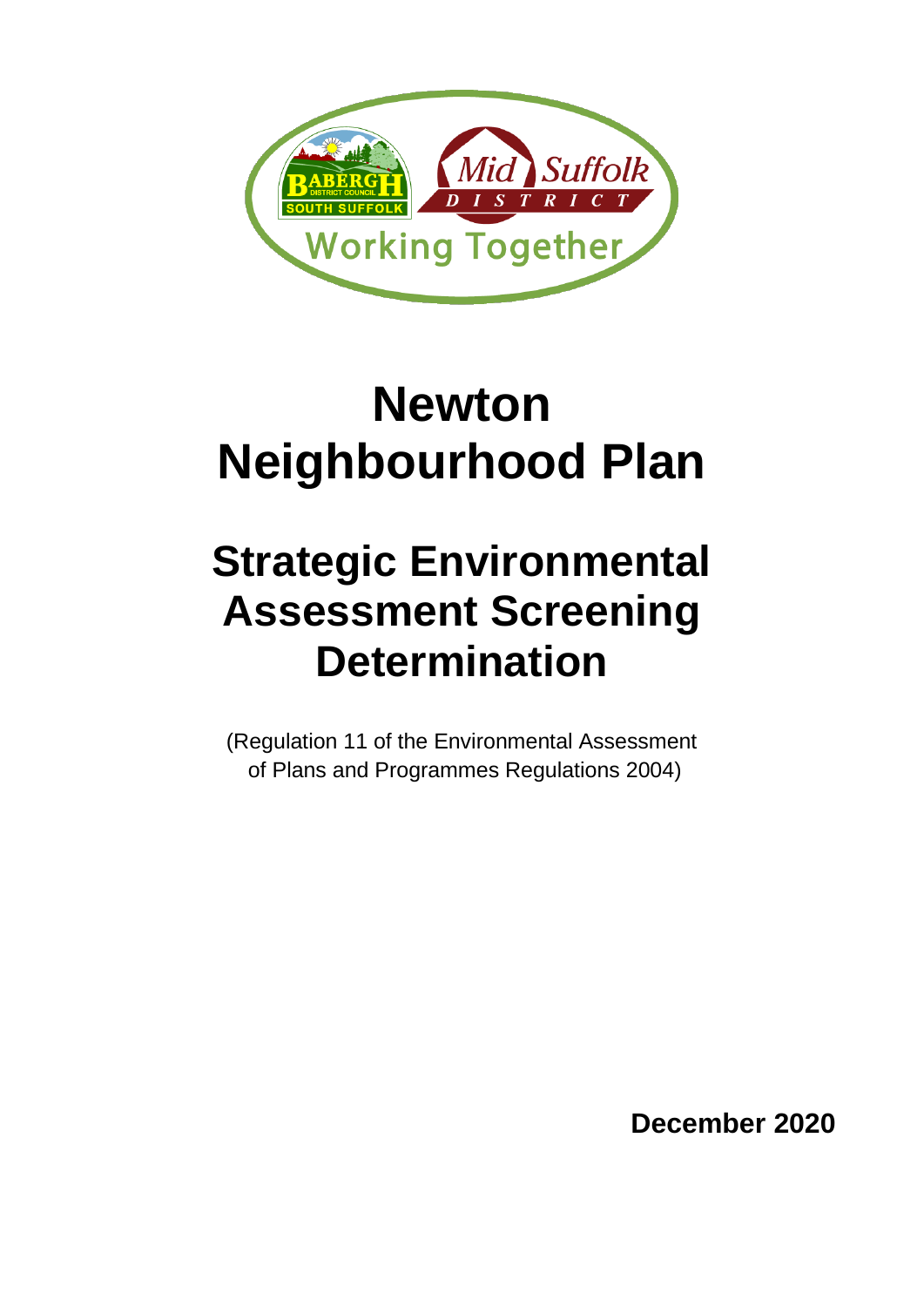### **Contents**

|                                                        |                                                             | Page |
|--------------------------------------------------------|-------------------------------------------------------------|------|
|                                                        | 1. Introduction                                             | 2    |
|                                                        | 2. Legislative Background                                   | 2    |
|                                                        | 3. Criteria for assessing the effects of Planning Documents | 3    |
|                                                        | 4. Assessment                                               | 4    |
|                                                        | <b>5. Screening Conclusion</b>                              | 4    |
|                                                        | 6. Determination                                            | 4    |
| <b>Appendix 1: Responses from Statutory Consultees</b> |                                                             | 5    |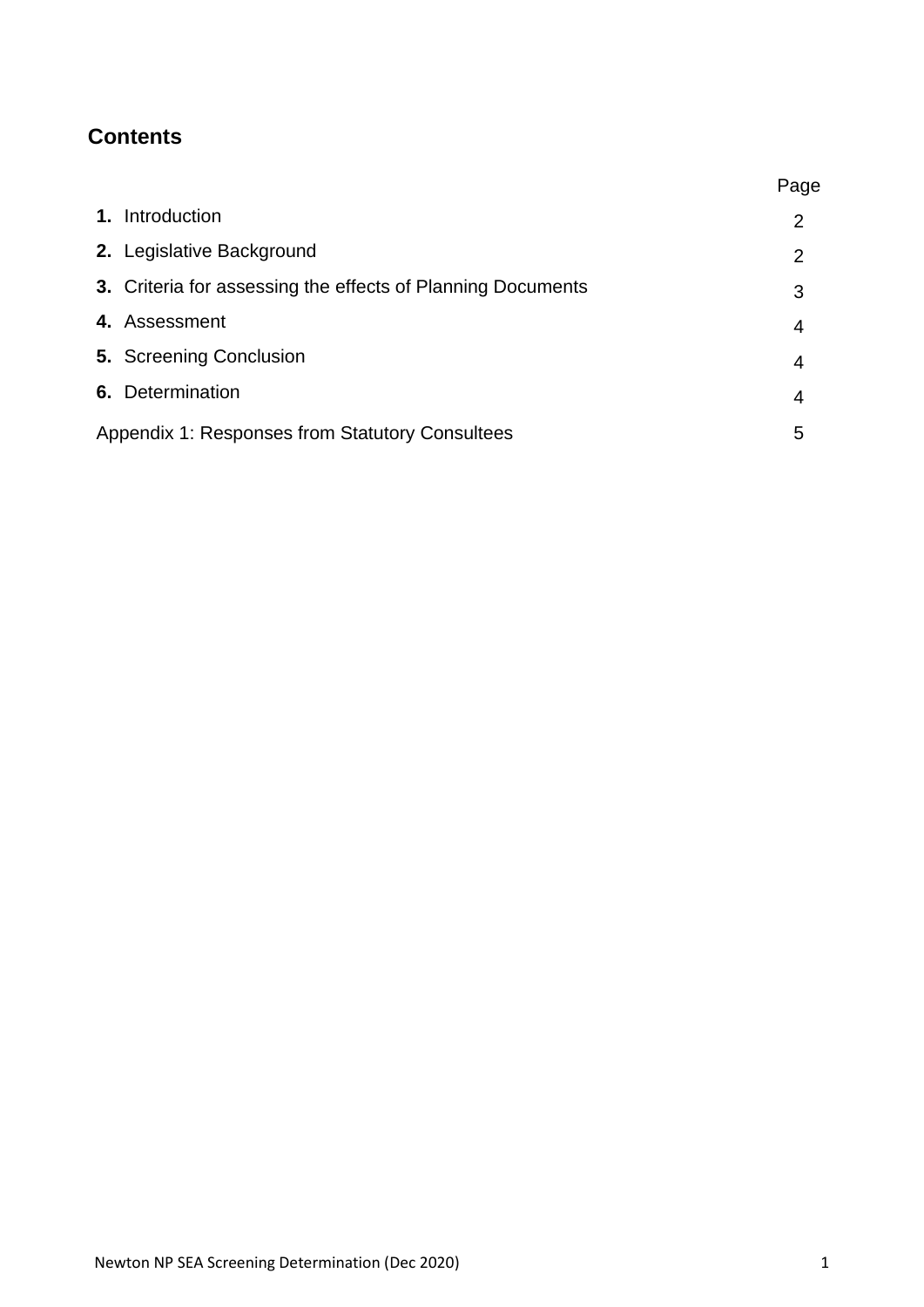#### **NEWTON NEIGHBOURHOOD PLAN**

#### **STRATEGIC ENVIRONMENTAL ASSESSMENT DETERMINATION**

#### **1. Introduction**

This assessment relates to the 'Newton Neighbourhood Development Plan 2018 – 2036' which was published for Regulation 14 Pre-submission consultation between 17 August and 12 October 2020.

In some circumstances a neighbourhood plan could have significant environmental effects and may fall within the scope of the Environmental Assessment of Plans and Programmes Regulations 2004 and require a Strategic Environmental Assessment (SEA).

One of the basic conditions that will be tested by the independent examiner is whether the making of the Plan is compatible with European Union obligations. Whether a neighbourhood plan requires a Strategic Environmental Assessment and the level of detail needed will depend on what is proposed in the draft Neighbourhood Plan and the characteristics of the local area.

This report therefore determines whether a Strategic Environmental Assessment is required for the Newton Neighbourhood Plan. In doing so it refers to:

- The SEA Screening Report prepared by Land Use Consultants [*hereafter referred to as LUC*] which can be viewed at: [www.babergh.gov.uk/NewtonNP](http://www.babergh.gov.uk/NewtonNP)
- The responses to this from the statutory consultees (See Appendix 1).

Section 2 below sets out the legislative background. Section 3 sets out the criteria for determining the likely significance of effects. Section 4 summarises the assessment and Section 5 sets out the conclusions based on the screening assessment and the responses of the statutory consultees. The determination is set out in Section 6.

#### **2. Legislative Background**

European Union Directive 2001/42/EC requires a Strategic Environmental Assessment to be undertaken for certain types of plans or programmes that would have a significant environmental effect. The Environmental Assessment of Plans and Programmes Regulations 2004 (the Regulations) require that this is determined by a screening process, which should use a specified set of criteria (set out in Schedule 1 of the Regulations). The results of this process must be set out in a SEA Screening Statement, which must be publicly available.

In accordance with Regulation 9 of the SEA Regulations 2004, Newton Parish Council (the qualifying body) requested Babergh District Council (BDC), as the responsible authority, to determine whether an environmental report on the emerging Neighbourhood Plan is required due to significant environmental effects. In making this determination, BDC should have regard to Schedule 1 of the Regulations.

In line with the advice contained within the National Planning Policy Framework (NPPF) and Planning Practice Guidance, the plan's potential scope should be assessed at an early stage against the criteria set out in Schedule 1 to the Environmental Assessment of Plans and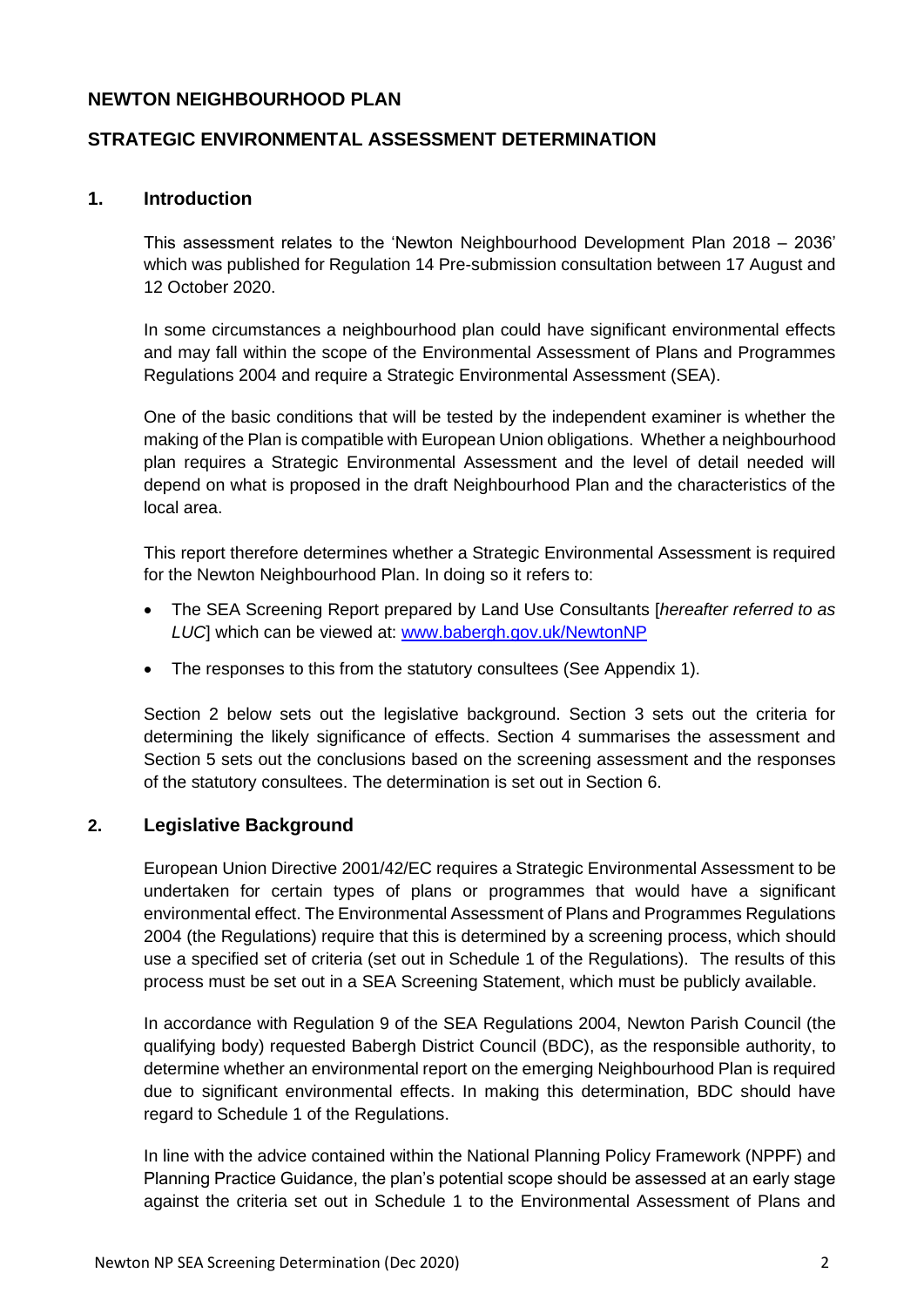Programmes Regulations 2004. As indicated above BDC therefore commissioned LUC to prepare a screening report to assess whether an SEA would be required.

A SEA can be required in some limited situations where a sustainability appraisal is not needed. Neighbourhood Planning is one of these situations. Sustainability Appraisals (SAs) may incorporate the requirements of the Strategic Environmental Assessment Regulations, which implement the requirements of the 'Strategic Environmental Assessment Directive' on the assessment of the effects of certain plans and programmes on the environment.

A Sustainability Appraisal ensures that potential environmental effects are given full consideration alongside social and economic issues and it is good practice to do one to understand how a plan is to deliver sustainable development. However, NPPF Planning Practice Guidance states that there is no legal requirement for a neighbourhood plan to undertake a sustainability appraisal as set out in section 19 of the Planning and Compulsory Purchase Act 2004. It is down to the qualifying body to demonstrate whether its plan is likely to have significant environmental effects. This is the purpose of the SEA Screening Report.

#### **3. Criteria for determining the likely significance of effects referred to in Article 3(5) of Directive 2001/42/EC**

The criteria are set out in the following table:

The characteristics of plans and programmes, having regard, in particular, to:

- 1. the degree to which the plan or programme sets a framework for projects and other activities, either with regard to the location, nature, size and operating conditions or by allocating resources,
- 2. the degree to which the plan or programme influences other plans and programmes including those in a hierarchy
- 3. the relevance of the plan or programme for the integration of environmental considerations in particular with a view to promoting sustainable development,
- 4. environmental problems relevant to the plan or programme,
- 5. the relevance of the plan or programme for the implementation of Community legislation on the environment (e.g. plans and programmes linked to wastemanagement or water protection).

Characteristics of the effects and of the area likely to be affected, having regard, in particular, to:

- 6. the probability, duration, frequency and reversibility of the effects,
- 7. the cumulative nature of the effects,
- 8. the trans-boundary nature of the effects,
- 9. the risks to human health or the environment (e.g. due to accidents),
- 10. the magnitude and spatial extent of the effects (geographical area and size of the population likely to be affected),
- 11. the value and vulnerability of the area likely to be affected due to:
	- o special natural characteristics or cultural heritage,
	- o exceeded environmental quality standards or limit values,
	- o intensive land-use,
- 12. the effects on areas or landscapes which have a recognised national, Community or international protection status.

[*Source: Annex II of SEA Directive 2001/42/EC*]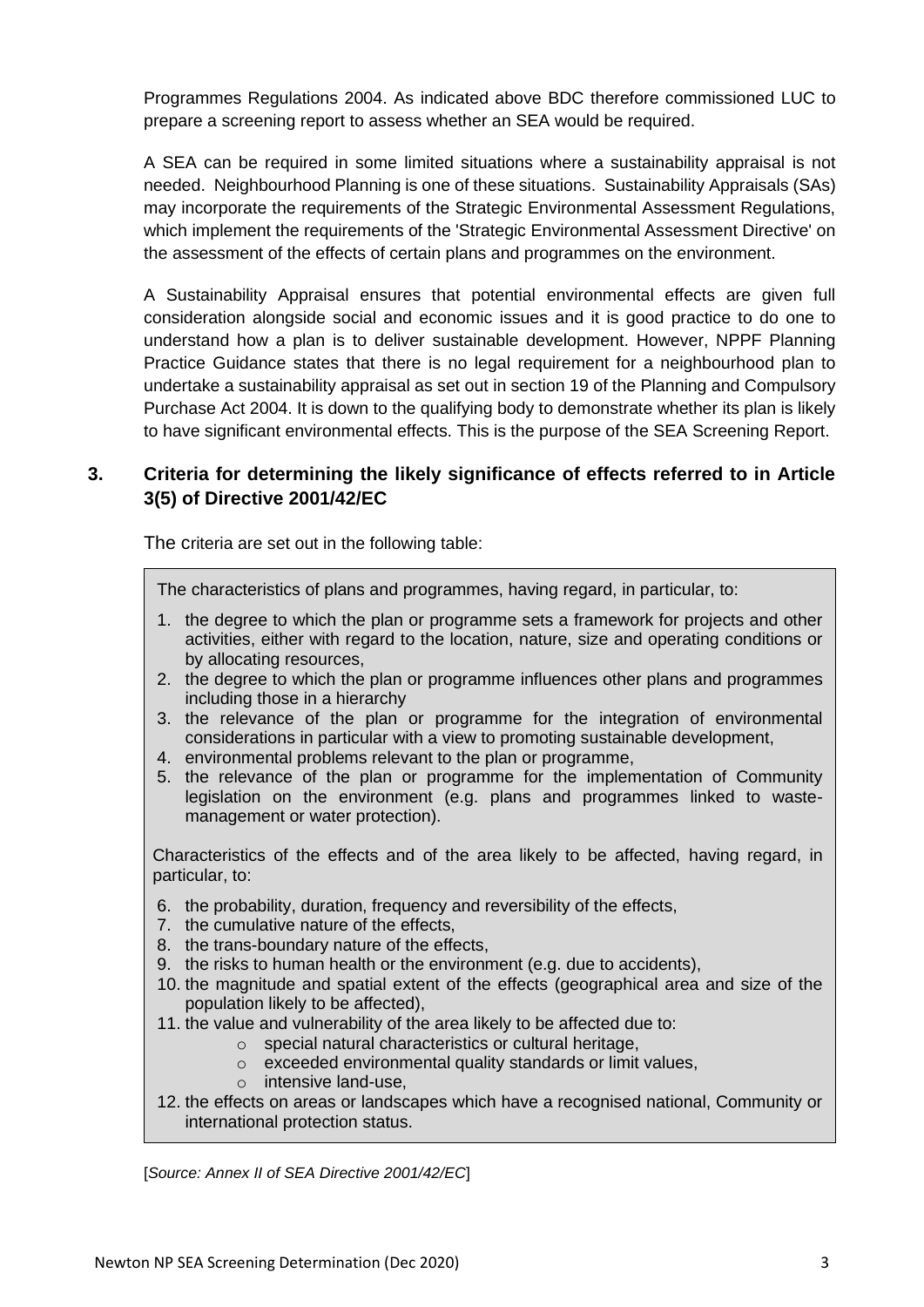#### **4. Assessment**

The Neighbourhood Plan includes the following Vision Statement:

*"In 2036 Newton will be a sustainable Hinterland village and will have balanced housing growth within the historic environment and provide safe access to community assets while protecting wildlife habitats and open green spaces.* 

The draft Plan contains nine policies to help realise and deliver the vision. It does not make any site specific housing allocations but it does contain policies that set out the overall development strategy for the plan area and the criteria that would apply to small scale affordable housing schemes on rural exception sites outside the settlement boundary.

A full assessment of the likely effects of the Plan is set out in the Screening Report dated April 2020 prepared by LUC. A copy of this can be viewed at:

[https://www.babergh.gov.uk/assets/Neighbourhood-Planning/Newton-NP-SEA-Screening-](https://www.babergh.gov.uk/assets/Neighbourhood-Planning/Newton-NP-SEA-Screening-Report-Oct20.pdf)[Report-Oct20.pdf](https://www.babergh.gov.uk/assets/Neighbourhood-Planning/Newton-NP-SEA-Screening-Report-Oct20.pdf)

#### **5. Screening Conclusion**

The Screening Report prepared by LUC notes that the neighbourhood plan sets out a vision and detailed planning policies to shape development on the parish to 2036 and that decision makers will need to consider the criteria of these policies when determining future planning applications in the parish. On that basis, it considers that the Newton Neighbourhood Plan is unlikely to have significant environmental affects and that a full Strategic Environmental Assessment is therefore not required.

Consultation on the Screening Report was carried out with Natural England, Historic England, and the Environment Agency.

Both Natural England and Historic England agreed with the conclusion of the Screening Report. Their consultation responses are attached at Appendix 1. No formal response has been forthcoming from the Environment Agency.

#### **6. Determination**

In the light of the SEA Screening Report prepared by Land Use Consultant and the responses to this from the two statutory bodies it is determined that the Newton Neighbourhood Plan **does not require** a Strategic Environmental Assessment in accordance with the Environmental Assessment of Plans and Programmes Regulations 2004.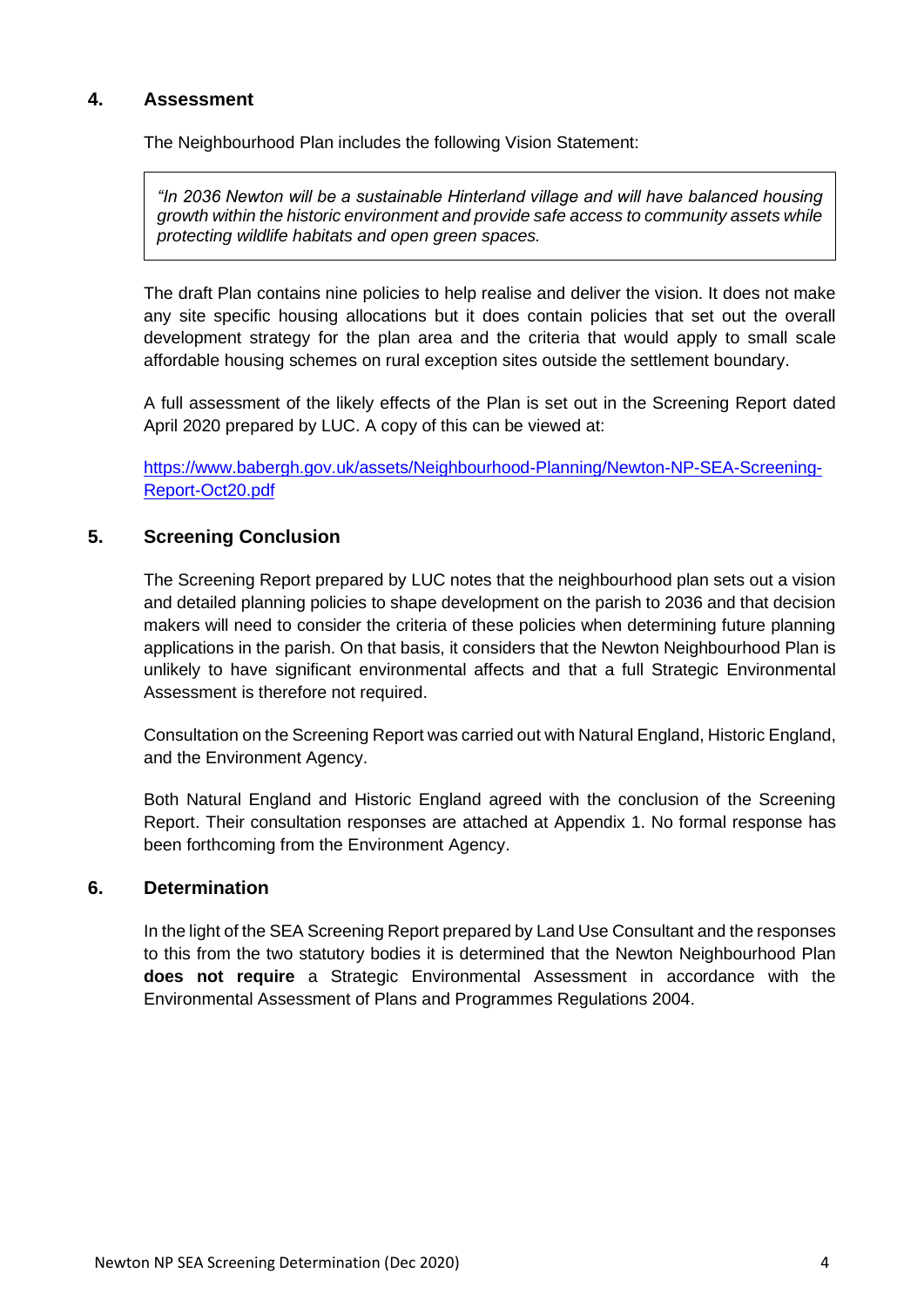**Appendix 1**

Date: 14 December 2020 Our ref: 335837 Your ref: Newton Neighbourhood Plan

**Paul Brvant** Neighbourhood Planning Officer Babergh & Mid Suffolk District Councils paul.bryant@baberghmidsuffolk.gov.uk

**BY EMAIL ONLY** 

Hornbeam House **Crewe Business Park Electra Wav** Crewe Cheshire CW1 6GJ

T 0300 060 3900

Dear Paul

#### **Newton Neighbourhood Plan SEA/HRA screening**

Thank you for your consultation on the above dated 01 December 2020 which was received by Natural England on 01 December 2020

Natural England is a non-departmental public body. Our statutory purpose is to ensure that the natural environment is conserved, enhanced, and managed for the benefit of present and future generations, thereby contributing to sustainable development.

#### **Screening Request: Strategic Environmental Assessment**

It is our advice, on the basis of the material supplied with the consultation, that, in so far as our strategic environmental interests (including but not limited to statutory designated sites, landscapes and protected species, geology and soils) are concerned, that there are unlikely to be significant environmental effects from the proposed plan.

#### **Neighbourhood Plan**

Guidance on the assessment of Neighbourhood Plans, in light of the Environmental Assessment of Plans and Programmes Regulations 2004 (as amended), is contained within the [National Planning Practice Guidance.](https://www.gov.uk/guidance/strategic-environmental-assessment-and-sustainability-appraisal) The guidance highlights three triggers that may require the production of an SEA, for instance where:

- a neighbourhood plan allocates sites for development
- the neighbourhood area contains sensitive natural or heritage assets that may be affected by the proposals in the plan
- the neighbourhood plan may have significant environmental effects that have not already been considered and dealt with through a sustainability appraisal of the Local Plan.

We have checked our records and based on the information provided, we can confirm that in our view the proposals contained within the plan will not have significant effects on sensitive sites that Natural England has a statutory duty to protect.

We are not aware of significant populations of protected species which are likely to be affected by the policies / proposals within the plan. It remains the case, however, that the responsible authority should provide information supporting this screening decision, sufficient to assess whether protected species are likely to be affected.

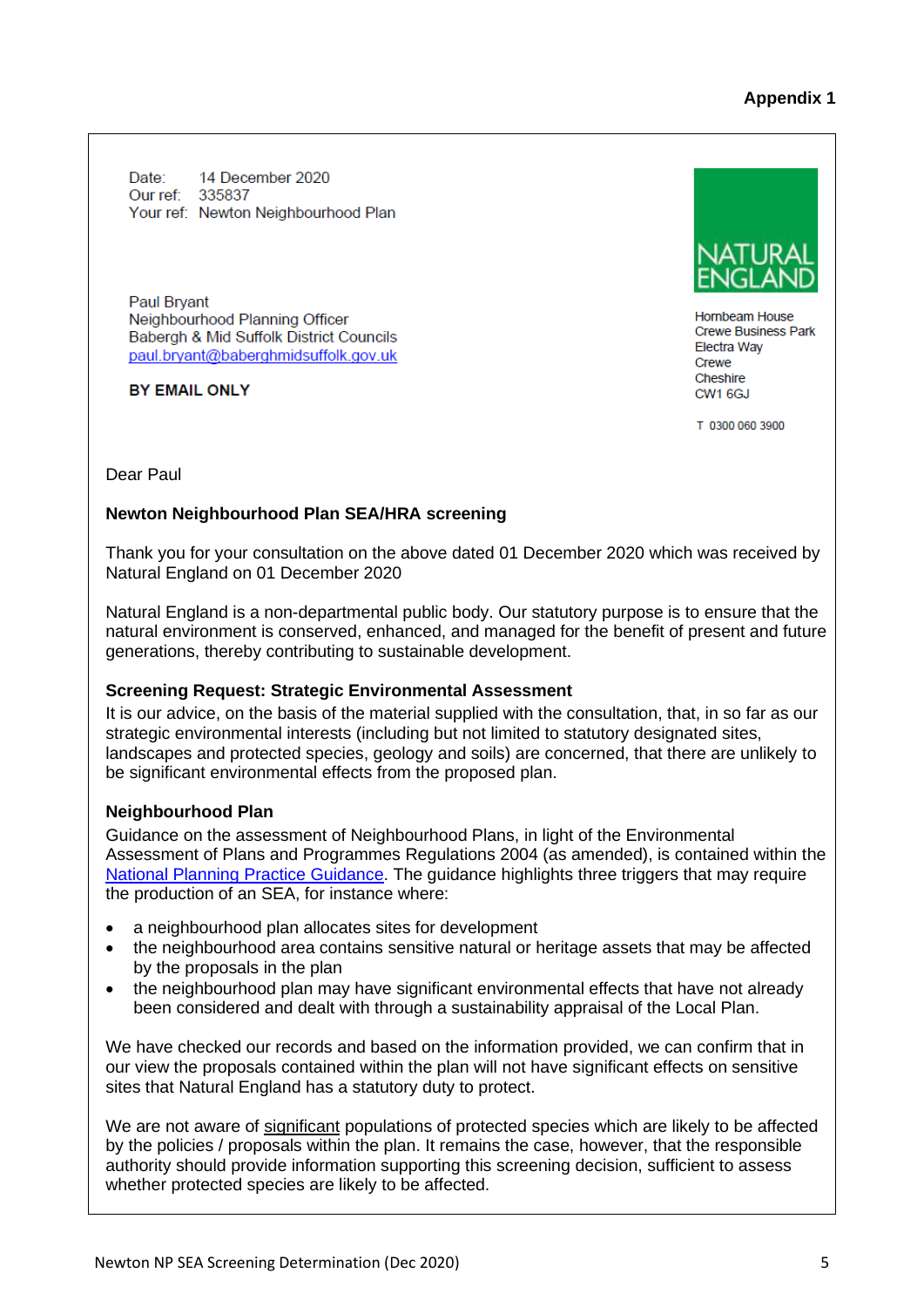Notwithstanding this advice, Natural England does not routinely maintain locally specific data on all potential environmental assets. As a result the responsible authority should raise environmental issues that we have not identified on local or national biodiversity action plan species and/or habitats, local wildlife sites or local landscape character, with its own ecological and/or landscape advisers, local record centre, recording society or wildlife body on the local landscape and biodiversity receptors that may be affected by this plan, before determining whether an SA/SEA is necessary.

Please note that Natural England reserves the right to provide further comments on the environmental assessment of the plan beyond this SEA/SA screening stage, should the responsible authority seek our views on the scoping or environmental report stages. This includes any third party appeal against any screening decision you may make.

#### **Habitats Regulations Assessment (HRA) Screening**

Natural England agrees with the report's conclusions that the Newton Neighbourhood Plan would not be likely to result in a significant effect on any European Site, either alone or in combination and therefore no further assessment work would be required.

For any new consultations, or to provide further information on this consultation please send your correspondences to [consultations@naturalengland.org.u](mailto:consultations@naturalengland.org.uk)[k](mailto:consultations@naturalengland.org.uk)

Yours sincerely

Jacqui Salt Consultations Team Natural England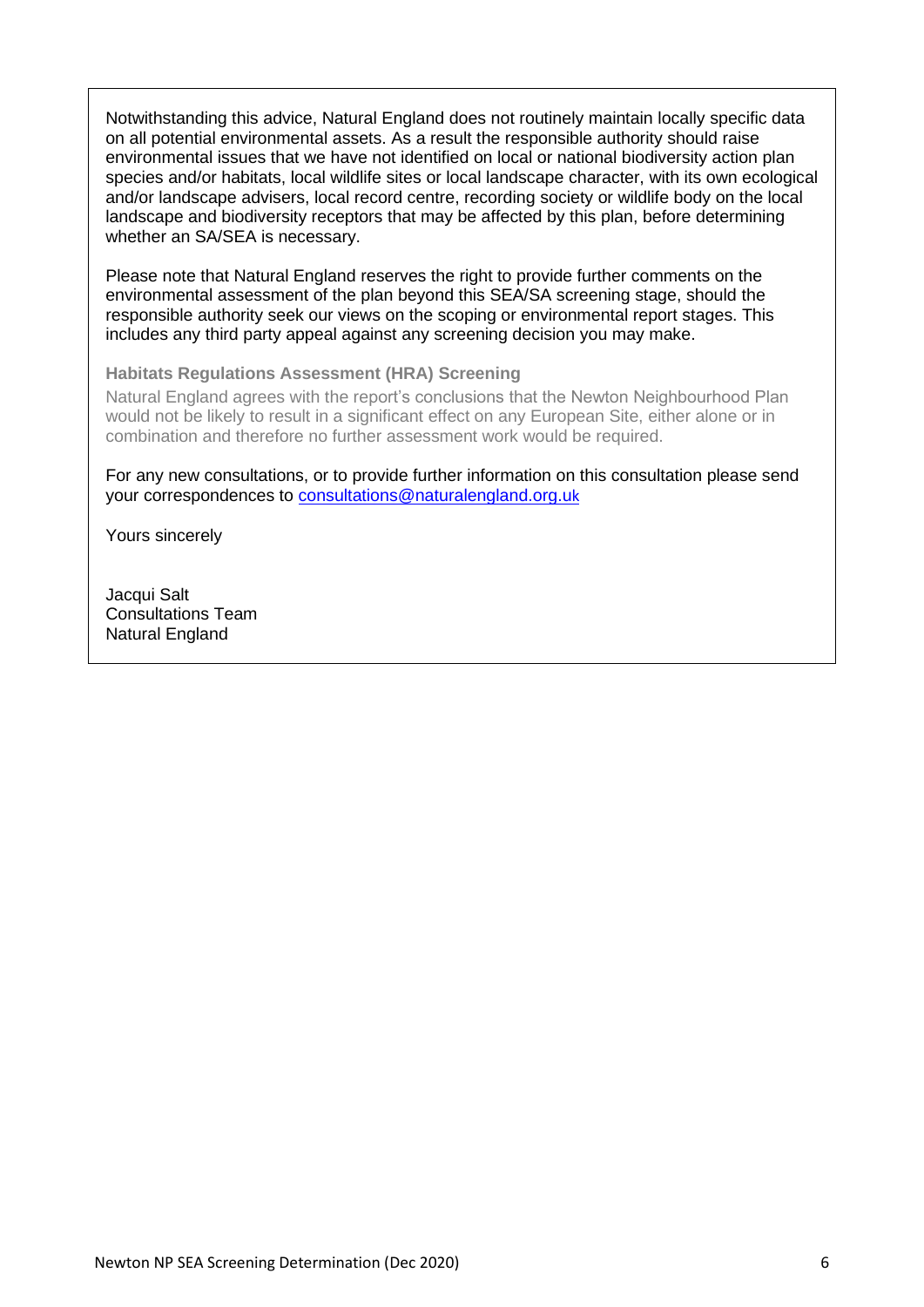#### **By e-mail dated Thur 10 Dec 2020**

#### **Re: SEA / HRA Screening Consultation - Newton NP**



Dear Paul,

Thank you for inviting Historic England to comment on this consultation. As the Government's adviser on the historic environment Historic England is keen to ensure that the protection of the historic environment is fully taken into account at all stages and levels of the local planning process. Therefore we welcome this opportunity to review the Screening Report for this plan. For the purposes of this consultation, Historic England will confine its advice to the question, "Is it (the Newton Neighbourhood Plan) likely to have a significant effect on the historic environment?". Our comments are based on the information supplied with the Screening Opinion.

The Screening Report considers that the plan will not have any significant effects on the historic environment. We note that the plan does not propose to allocate any sites for development.

On the basis of the information supplied, and in the context of the criteria set out in Schedule 1 of the Environmental Assessment Regulations [Annex II of 'SEA' Directive], Historic England concurs with the Council that the preparation of a Strategic Environmental Assessment is not required.

The views of the other two statutory consultation bodies should be taken into account before the overall decision on the need for an SEA is made.

I should be pleased if you can send a copy of the determination as required by REG 11 of the Environmental Assessment of Plans and Programmes Regulations 2004.

We should like to stress that this opinion is based on the information provided by you with your correspondence. To avoid any doubt, this does not reflect our obligation to provide further advice on later stages of the SEA process and, potentially, object to specific proposals which may subsequently arise (either as a result of this consultation or in later versions of the plan) where we consider that, despite the SEA, these would have an adverse effect upon the environment.

Historic England strongly advises that the conservation and archaeological staff of the relevant local authorities are closely involved throughout the preparation of the plan and its assessment. They are best placed to advise on; local historic environment issues and priorities, including access to data held in the Historic Environment Record (HER), how the allocation, policy or proposal can be tailored to minimise potential adverse impacts on the historic environment; the nature and design of any required mitigation measures; and opportunities for securing wider benefits for the future conservation and management of heritage assets.

Please do contact me, either via email or the number below, if you have any queries.

Kind regards,

Edward James MA BA ACIfA (Historic Places Adviser - East of England)

Direct Line: Mobile:

Historic England Brooklands | 24 Brooklands Avenue | Cambridge | CB2 8BU [www.historicengland.org.uk](http://www.historicengland.org.uk/)

Twitter: @HE\_EoE